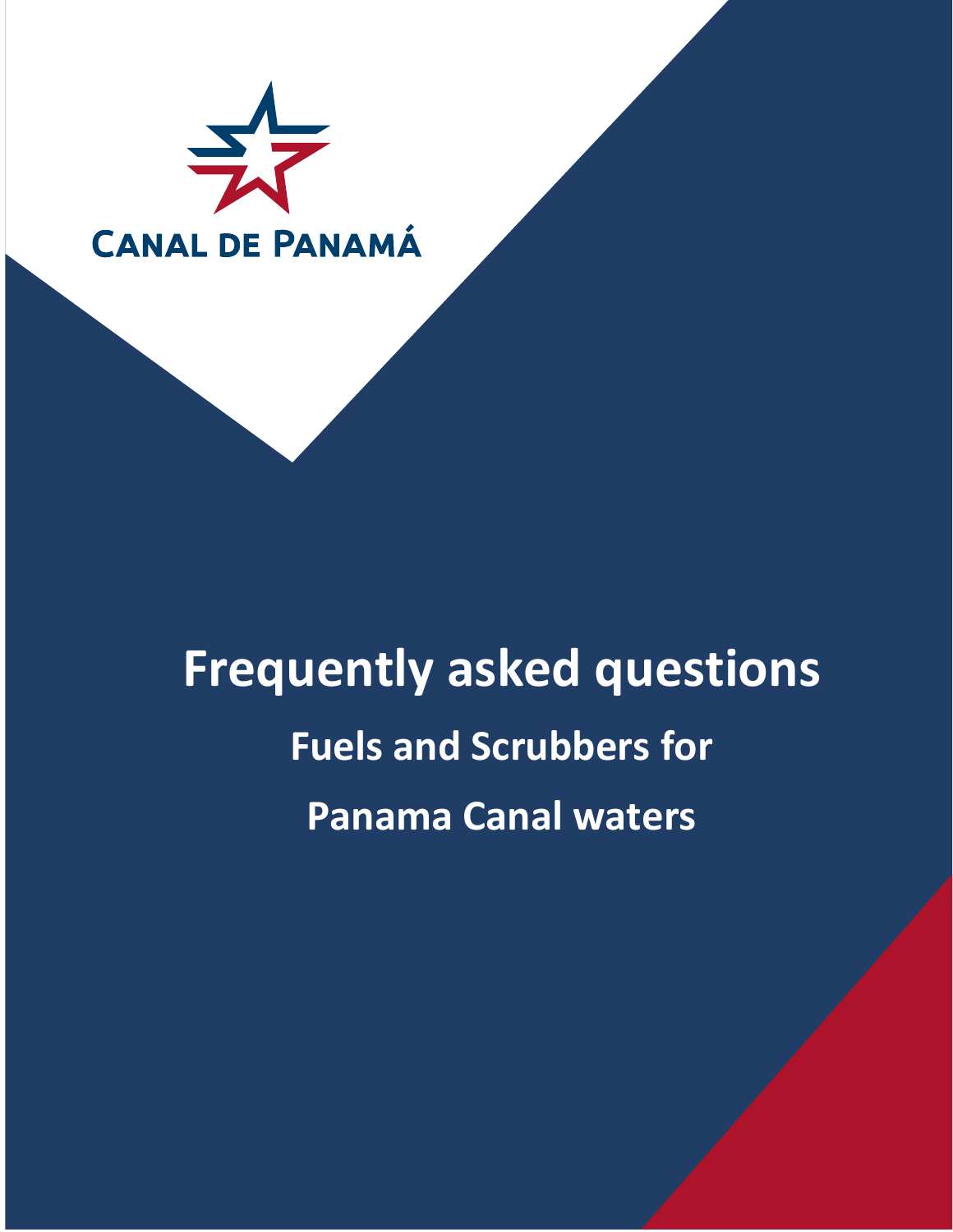# **1. Is it required to declare fuel information for ships only intending to do local calls?**

Fuel information is required for all ships that arrive into Panama Canal waters which include the seaside anchorage areas at the Pacific and Atlantic entrances. This will allow verifying compliance with Panama Canal regulations and IMO 2020 sulfur cap limit. Be mindful that the Panama Canal restricts the viscosity of the residual fuel for transiting vessels to a maximum of 70 cSt.

## **2. What is the maximum sulphur limit allowed at the Panama Canal?**

Ships without scrubbers will only be allowed to use fuel with maximum sulfur content of 0.5%. Ships with scrubbers may use the maximum fuel concentration allowed by their scrubbers' design, but not more than 3.5%.

## **3. When must the main engine be changed over to marine distillate fuel?**

Vessels arriving with non-compliant residual fuel for transit must complete changeover of their main engine to marine distillate fuel according to the following: A) Southbound vessels, at least eight nautical miles from the Breakwater on the Atlantic Side, and B) Northbound vessels, at least three nautical miles from the Sea Buoy at the Pacific Entrance.

#### **4. When can ships change over back to residual fuel?**

Changeover back to residual fuel having viscosity higher than 70 cSt must be according to the following: A) Vessels proceeding to port terminals or anchorages within Canal waters immediately after completing their transit will be permitted to switch back to residual fuel, once the vessel is moored alongside the dock or is anchored. B) All other vessels shall change over after departing Panama Canal waters.

#### **5. Is the use of Open Loop Scrubbers allowed in Panama Canal waters?**

The use of Open Loop Scrubbers or Hybrid Scrubbers in Open Loop Mode is **prohibited** in Panama Canal waters. Panama Canal Waters include the seaside anchorage areas, access channels, the Gaillard Cut, Miraflores Lake, and Gatun Lake.

#### **6. What if a vessel arrives burning non-compliant fuel?**

Vessels that arrive to Panama Canal waters burning non-compliant fuel will be required to return back to sea to changeover to a suitable fuel. Once the vessel departs Canal waters, it loses its slot in the cue. In other words, arriving with unsuitable fuel may result in delays, fines, and forfeited reservation fees.

# **7. Can exceptions be made to the 70 cSt maximum viscosity limit?**

There are no exceptions to this rule. Vessels intending to transit must demonstrate by way of BDN or fuel analysis report that the viscosity of the marine residual fuel complies with the maximum 70 cSt limit.

# **8. Are vessels on local calls required to changeover to marine distillate fuel?**

Vessels on local calls (just going to anchorage or a port terminal, but not transiting) are not required to change over to distillate marine fuel. Moreover, these vessels may use residual marine fuels with viscosities greater than 70 cSt.